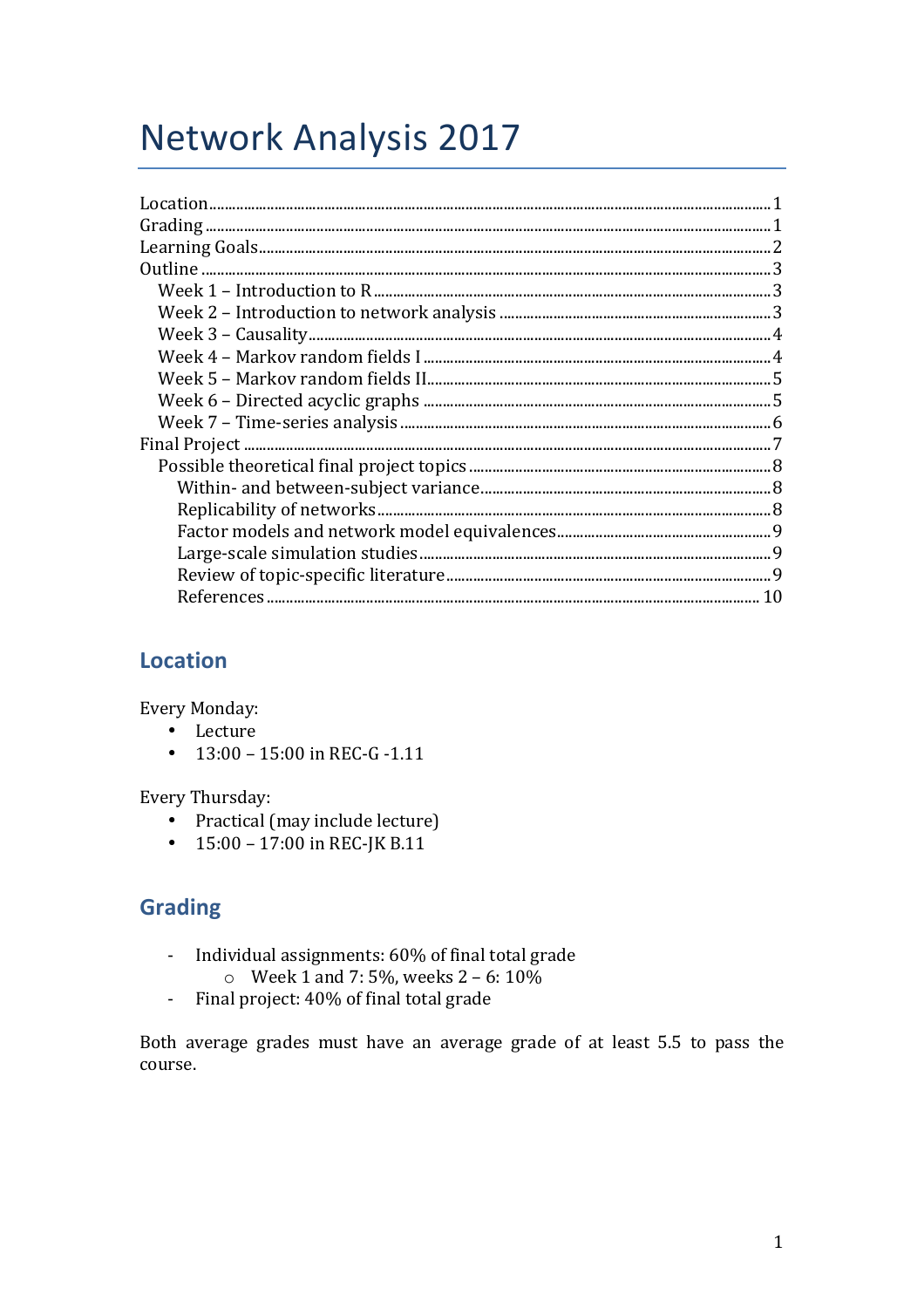# **Learning Goals**

An encompassing goal of the course is to prepare the student for academic discourse (PhD). That is, the final learning goals align with the Research Master in general, preparing the student to...

- Critically asses academic literature
- Work through the empirical cycle, connecting previous literature to current data analysis
- Communicate both your findings and thoughts through academic writing
- Communicate to an audience of your peers through presenting

To accomplish these general goals, weekly assignments will sometimes feature an **essay question**, which is judged on writing quality, in addition to if the question is answered. Throughout the course students will work on a **final project**, which requires the student to critically evaluate literature or to perform their own analysis and to communicate the results both in writing and presenting at the end of the course.

Further aims of this course are to prepare the student to...

- Work with R and Rstudio (week 1)
- Analyze social networks and understand the difference between social and psychological networks  $($ week  $2)$
- Understand the interventionist approach to causality (week 3)
- Estimate undirected network models from cross-sectional data (week 4)
- Perform model selection, stability checks and further inferential methods on undirected network models (week 5)
- Estimate directed acyclic networks from cross-sectional data (week  $6$ )
- Estimate graphical vector-autoregression models from time-series data  $(week 7)$

In order to accomplish these goals a mixture of conceptual knowledge and practical skills is required. To this end, every Monday there is a **conceptual lecture** and every Thursday there is a **practical**. Skills will be assessed in a weekly assignment, consisting of both **conceptual questions** and **practical questions**.

Specific learning goals to each week follow on the next pages.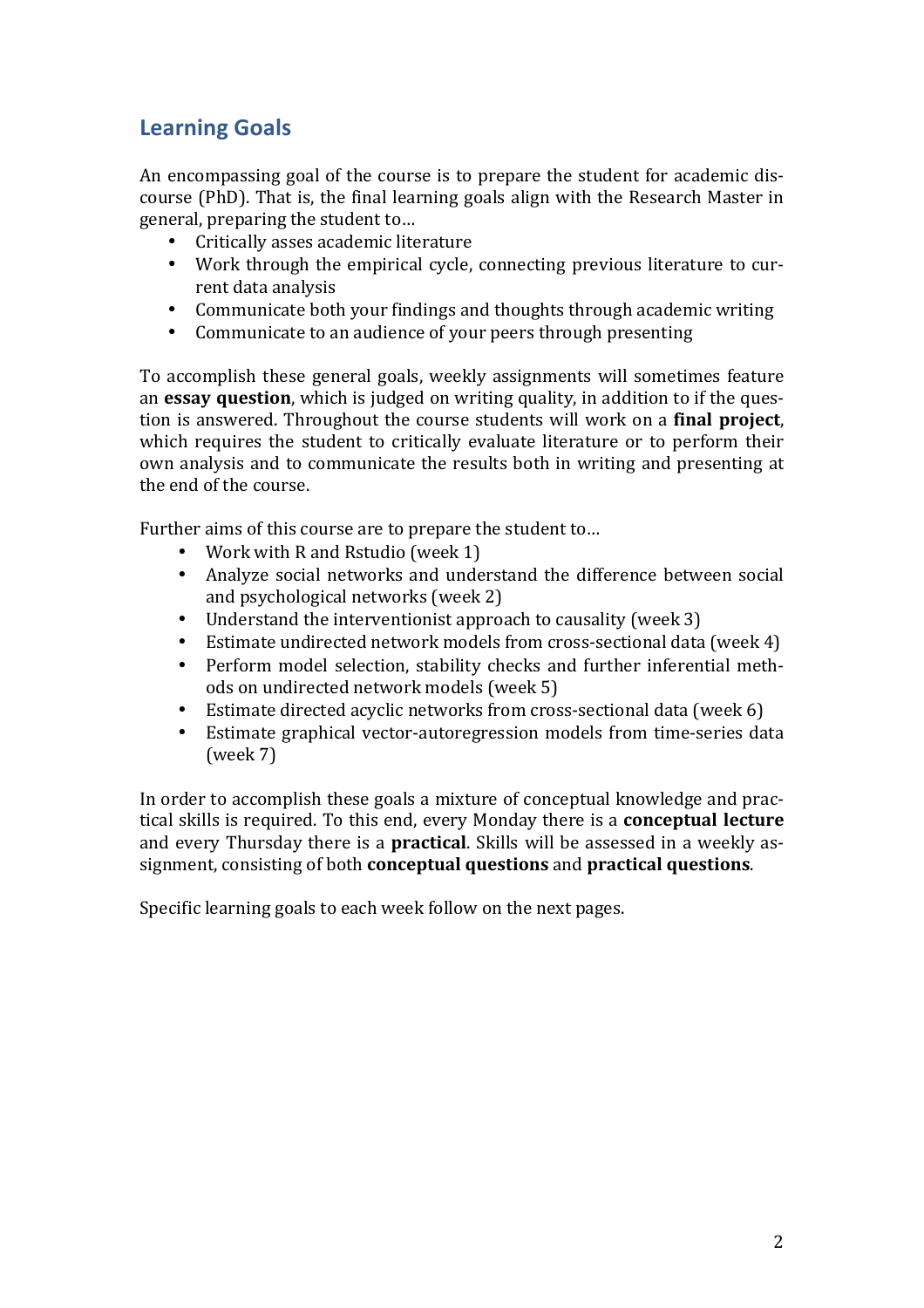# **Outline**

# **Week 1 – Introduction to R**

- Practical  $(02/11)$ 
	- $\circ$  Introduction to R
- Assignments
	- $\circ$  Start Assignment 1 (5%)
	- $\circ$  Start Final Assignment (40%)
- Learning goals
	- $\circ$  Know how to work with R and RStudio
	- $\circ$  Create a matrix in R
	- $\circ$  Load and inspect data in R
	- $\circ$  Select rows and columns of a dataset
	- $\circ$  Compute a variance—covariance matrix in R
	- $\circ$  Install and load packages in R
	- $\circ$  Find help on R functions

Final project: groups of 2 students each apply the discussed methodology on a dataset and write a short paper interpreting the results.

## Week 2 – **Introduction** to network analysis

- Lecture  $(06/11)$ 
	- $\circ$  Introduction to Network Analysis
- Practical  $(09/11)$ 
	- $\circ$  Creating graphs in R
	- o Social Network Analysis
- Assignments
	- $\circ$  Hand in Assignment 1 (5%)
	- $\circ$  Start Assignment 2 (10%)
- Learning goals
	- $\circ$  Understand the theoretical foundations of the network perspective to Psychology
	- $\circ$  Explain the difference between social network analysis and network psychometrics
	- $\circ$  Visualize and analyze (social) networks using the qgraph package for R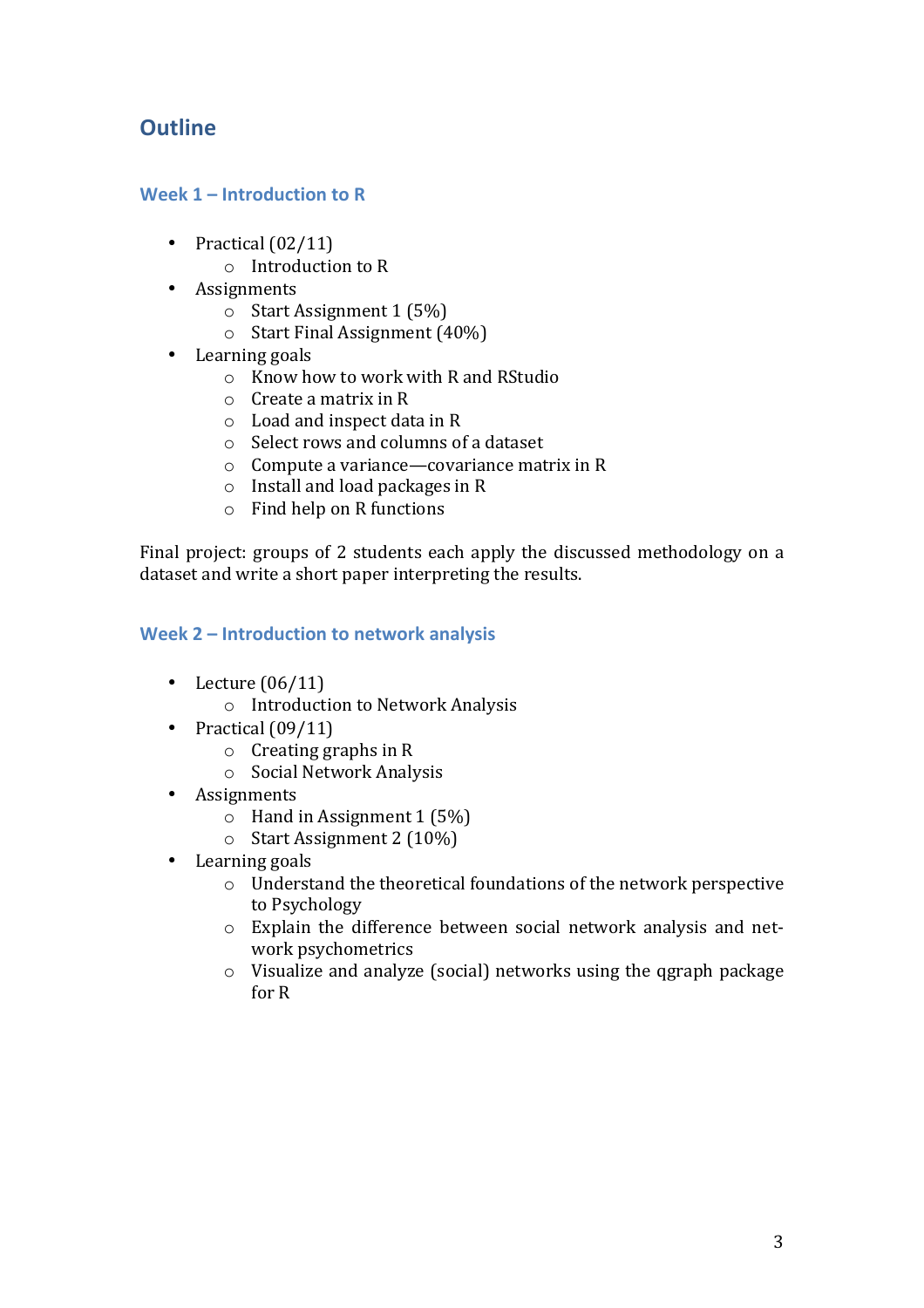# **Week 3 – Causality**

- Lecture  $(13/11)$ 
	- o Causality (guest lecture by Denny Borsboom)
- Practical  $(16/11)$ 
	- o Causality
- Assignments
	- $\circ$  Hand in Assignment 2 (10%)
	- $\circ$  Start Assignment 3 (10%)
- Learning goals
	- $\circ$  Understand the basic principles of the interventionist approach to causality
	- $\circ$  List implied conditional independence relationships through dseparation
	- $\circ$  Investigate conditional independence relationships in data

# **Week 4 – Markov random fields I**

- Lecture  $(20/11)$ 
	- o Markov Random Fields I
- Practical  $(23/11)$ 
	- o Markov Random Fields I
- Assignments
	- $\circ$  Hand in Assignment 3 (10%)
	- $\circ$  Start Assignment 4 (10%)
- Learning Goals
	- o Interpret Markov random fields (Gaussian graphical models and Ising models)
	- o Draw an implied Markov random field given a certain causal structure
	- $\circ$  Estimate Markov random fields from cross-sectional data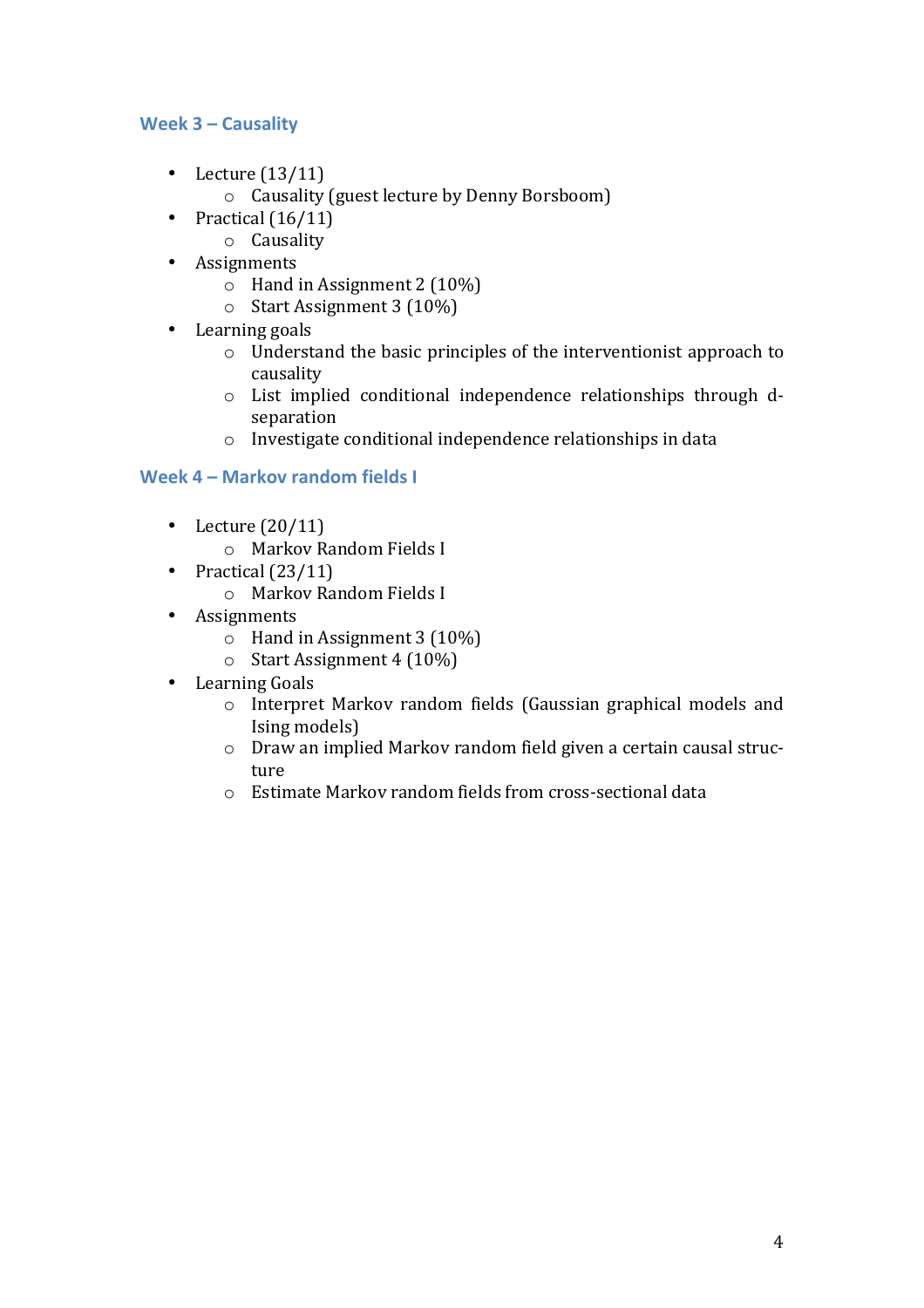## **Week 5 – Markov random fields II**

- Lecture  $(27/11)$ 
	- o Markov Random Fields II
- Practical  $(30/12)$ 
	- o Markov Random Fields II
- Assignments
	- $\circ$  Hand in Assignment 4 (10%)
	- $\circ$  Start Assignment 5 (10%)
- Learning Goals
	- $\circ$  Apply LASSO regularization to perform model selection in Markov random fields
	- $\circ$  Compute centrality indices and understand how these can be calculated by hand
	- $\circ$  Apply bootstrapping procedures to check network models for accuracy and stability
	- o Apply permutation tests to check for differences between two groups

## **Week 6 – Directed acyclic graphs**

- Lecture  $(04/12)$ 
	- o Directed network discovery
- Practical  $(07/12)$ 
	- o Directed network discovery
- Assignments
	- $\circ$  Hand in Assignment 5 (10%)
	- $\circ$  Start Assignment 6 (10%)
- Learning goals
	- $\circ$  Estimate directed acyclic graphs (DAG) using R packages pcalg and bnlearn, and interpret the results
	- $\circ$  Explain the assumptions behind DAG estimation
	- $\circ$  Explain the concept of equivalent models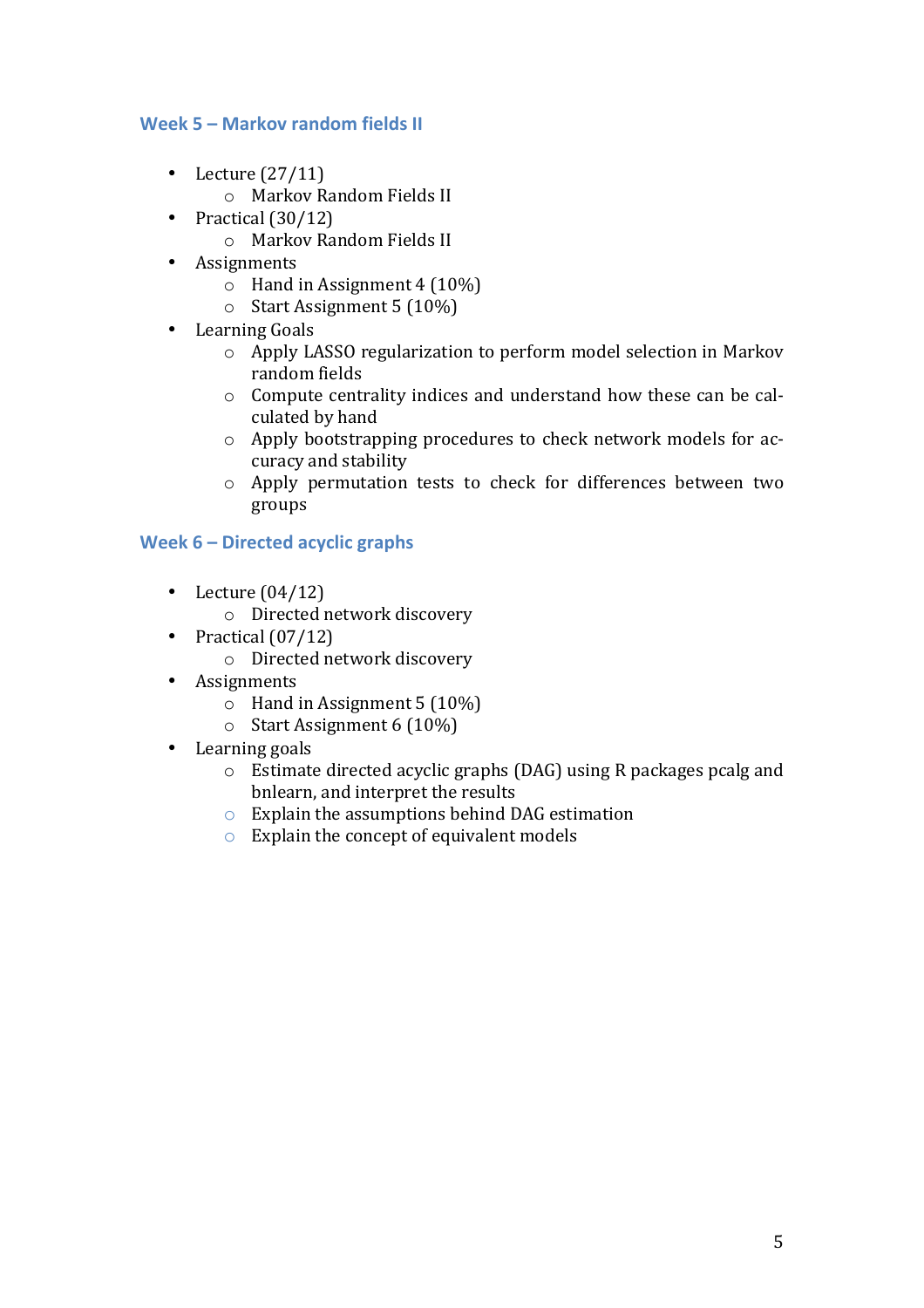## **Week 7 – Time-series analysis**

- Lecture  $(11/12)$ 
	- o Time-series Analysis
	- $\circ$  Start Assignment 7 (5%)
- Practical  $(14/12)$ 
	- $\circ$  Hand in Assignment 6 (10%)
- Learning goals
	- $\circ$  Estimate graphical vector auto-regression models from  $n = 1$  timeseries data, and interpret the results
	- $\circ$  Estimate multi-level graphical vector auto-regression models from  $n > 1$  time-series data, and interpret the results
	- $\circ$  Explain the difference between within-subject effects and between-subject effects
	- $\circ$  Explain the value and interpretation of cross-sectional data analysis

## **Week 8 – Final projects**

- Lecture  $(18/12)$ 
	- $\circ$  Project presentations
- Practical  $(21/12)$ 
	- $\circ$  Project presentations
- Assignments  $(22/12)$ 
	- $\circ$  Hand in Final Assignment (40%) and assignment 7 (5%)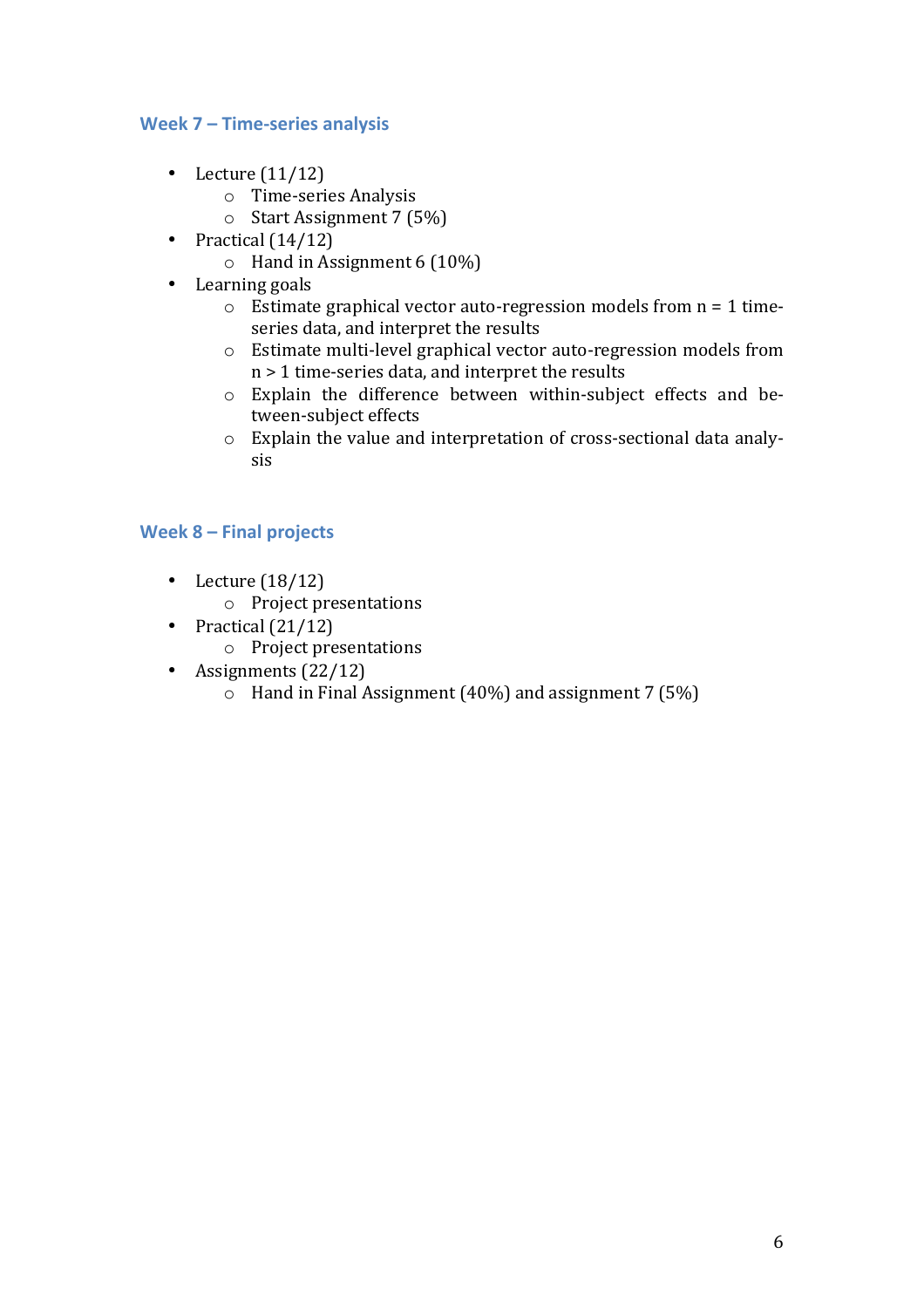# **Final Project**

The final projects are to be done in groups of two, so form a group early! You may do a project by yourself, but it will not be graded differently meaning you will do twice as much work! Post on blackboard to claim vour topic as soon as possible. For each topic, you are required to present in the last week (10 minutes max including questions and changing between groups) and to write a scientific report. The report must be written in APA Style as a scientific paper (word limit: 3000).

1) If you have your own data, perform a network analysis and write down your findings in a paper. Only choose this option if your data are really best analyzed via network analysis, you plan to publish this analysis or some version of it on future data, and your analysis is otherwise "real" and not contrived.

2) Gather data and perform a network analysis. For example, you can gather time-series data of yourself during the course, or you can gather cross-sectional data amongst people doing the course, friends and online. This project requires time to collect the data. Contact me about it as soon as possible to discuss specifics.

3) Re-analyze an existing dataset. For example, factor analysis papers often report a variance—covariance matrix, which may be used to perform a network analysis. Raw data is also shared more often now, which is better as it allows for more sophisticated analyses as well as stability/accuracy checks. Critically discuss in the paper the original work and how/if your re-analysis gives new insights.

4) Review the literature and write a critical report on a current topic of debate in the field of network analysis. I have listed several topics on the next pages, but you may also choose a topic yourself. Only one topic may be investigated per group, so be sure to claim your topic on blackboard!

Grading for the final project will be based on your presentation and your written report. The difficulty of your project will be taken into account.

A very important note on plagiarism: When working in pairs, it sometimes happens that one partner copies some text from an article, then the other partner puts that text into the paper thinking that the first person wrote it, and they end up with a partially plagiarized paper. DO NOT LET THIS HAPPEN TO YOU. Plagiarism is a very big deal, and any cases will be caught and sent to the examination committee. It's best not to copy whole sentences from papers to begin with (take notes in your own words!), but if you do, be smart enough to put them in quotation marks and mark them with the source so you don't confuse yourself or your partner later. Both partners will be punished when plagiarism is detected.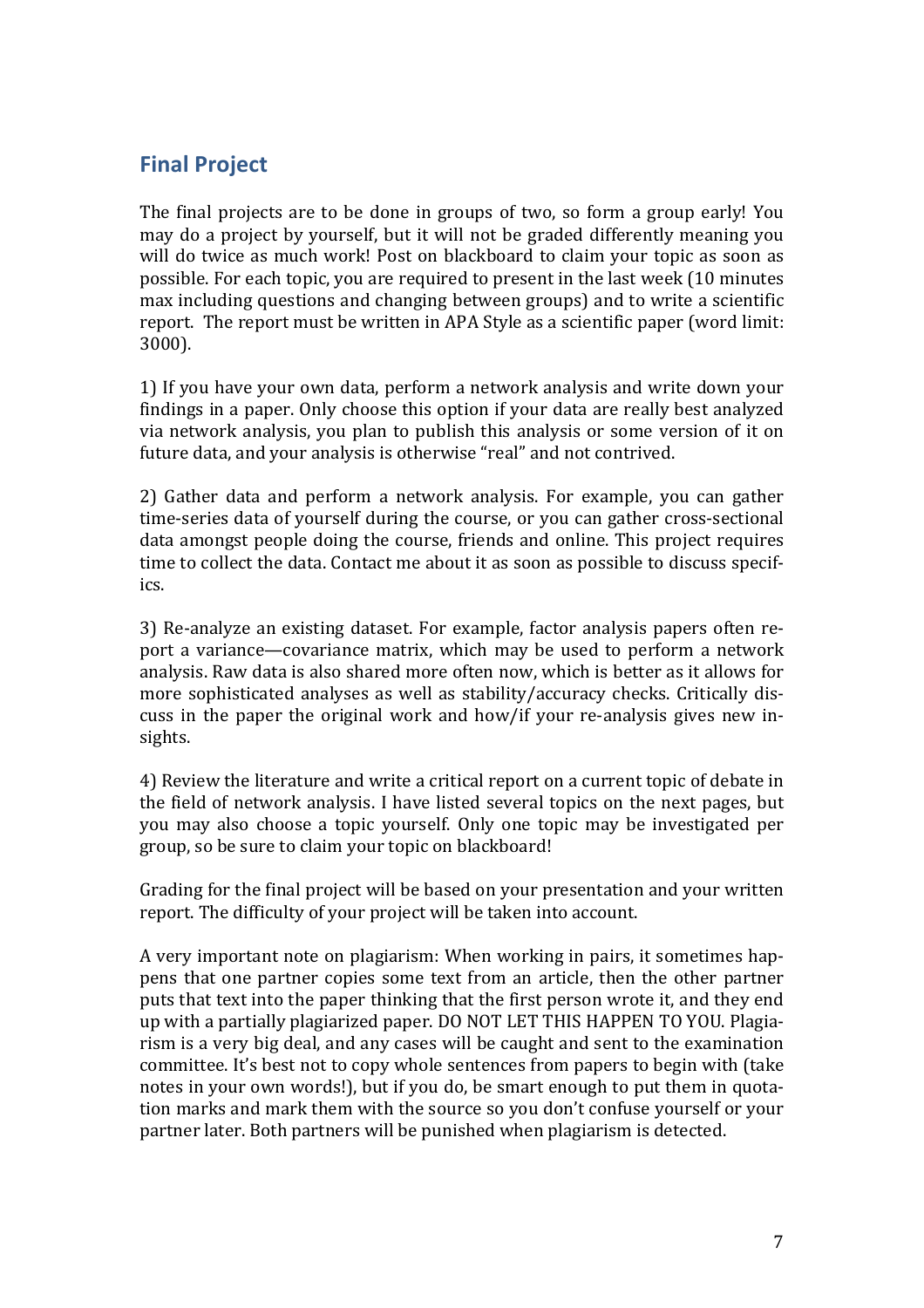#### **Possible theoretical final project topics**

Please contact me for any references you cannot find yourself. Note: these projects required you to critically study the literature beyond the scope of the course, some of which is hard and technical. Your report should be critical too. While some cited work below directly opposes work from our group, and we have strong and clear opinions on some of these topics in writing and teaching. you do not have to agree with us and have the freedom to support any opinion you want.

These topics feature prominent discussions of the field, and may therefore lead to interesting papers to others. If your report is good enough, it may be worth sharing online and/or expanding to a publishable paper.

#### **Within- and between-subject variance**

Most methods discussed in the course rely on an assumption of independence of cases (Epskamp & Fried, 2017). Such is the case in cross-sectional data, where the responses of one person are likely unrelated from the responses of another person, but may not be the case in time-series data. To this end, we will mostly use cross-sectional data in the course. Many authors criticize cross-sectional data analysis however, especially in the context discovering psychological dynamics (Bos et al., 2017). This line of reasoning can be traced back to the work of Molenaar (2004), who argues that cross-sectional results may not align with analyses based on time-series data. We argue that cross-sectional networks can be interpreted as between-subject effects and may also offer valuable insight (Epskamp, Waldorp, Mõttus, & Borsboom, 2017).

#### **Replicability of networks**

Very recently, a group of authors viciously attacked network analysis (Forbes, Wright, Markon, & Krueger, 2017a). By analyzing two similar data-sets, the authors claim to have found "evidence that psychopathology symptom networks do not replicate have limited replicability". We responded both on our blog<sup>1</sup> as well as through an invited commentary (Borsboom et al., 2017), and argue that the authors made severe errors in three out of four network models (all models except Ising), and that further investigation of the Ising model shows stunning replicability (edge parameters correlate with 0.95 and the NetworkComparisonTest shows no significant differences). In addition, we argue that the data are unsuited for this project due to a problematic missing data imputation strategy. Still, the authors argue in their rebuttal that network models "have limited replicability and utility" (Forbes, Wright, Markon, & Krueger, 2017b), now referring to an overview of PTSD studies and a second commentary on their original paper (Steinley, Hoffman, Brusco, & Sher, 2017). We respond in blog posts and a new commentary<sup>2</sup> that Steinley et al.  $(2017)$ , too, make severe errors and that PTSD replicability has been well studied by our group already (Fried et al., 2017).

 

<sup>1</sup> http://psychosystems.org/psychopathology-networks-replicate-withstunning-precision/

<sup>&</sup>lt;sup>2</sup> Not online vet, but available on request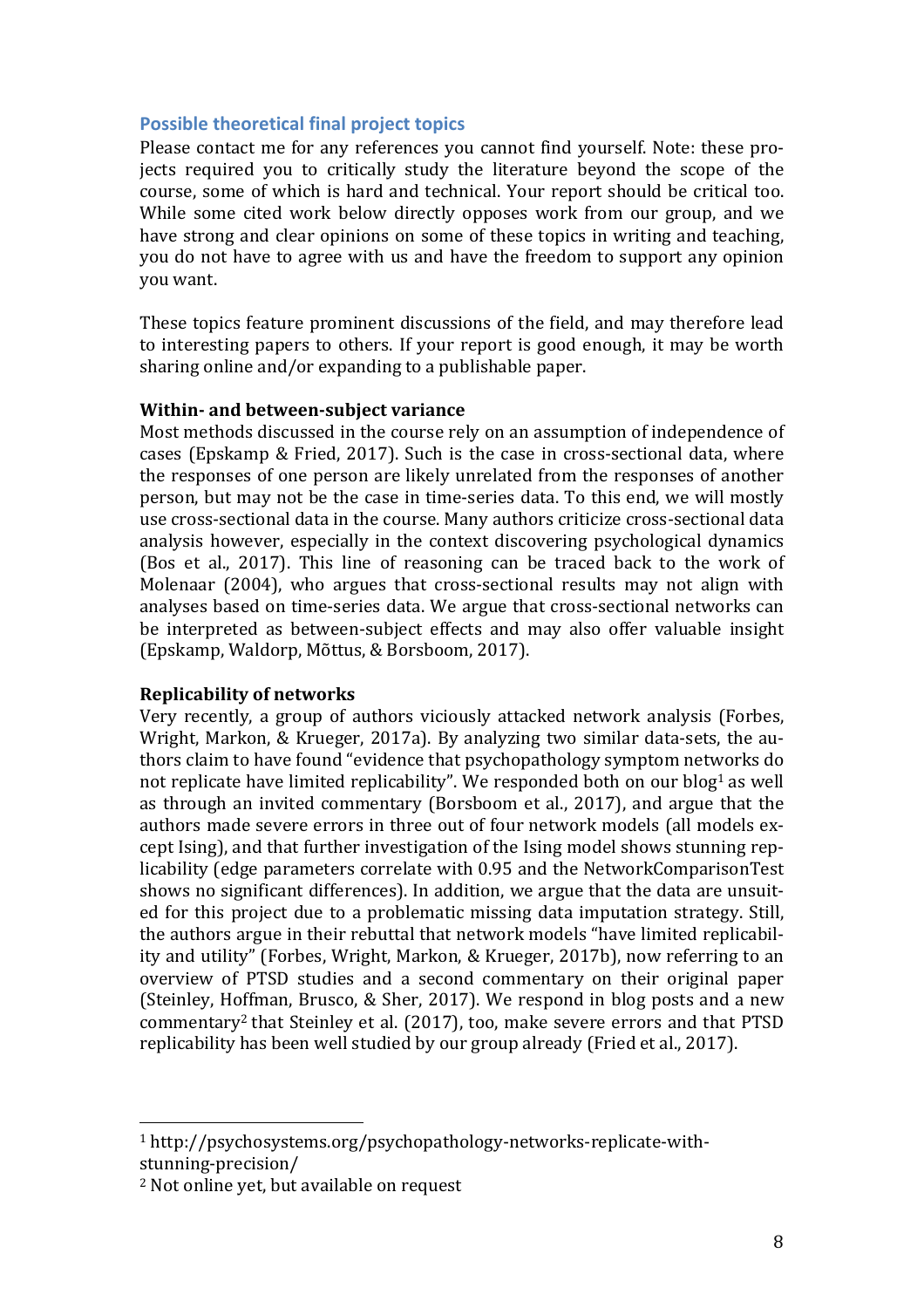#### **Factor models and network model equivalences**

For over a century, factor models have been applied to psychological questionnaire datasets, with varying degrees of success. Often, a factor model fits decently to well. To this end, any statistical model used on questionnaire data should lead to data on which factor models will also fit. The network models used in this course can all be shown to be mathematically equivalent to some factor model: a fully connected network of edges that are about the same strength corresponds to a uni-dimensional factor model. This was already shown in the first paper of our group (der Maas et al., 2006), and later mathematically proven for the Ising model (Epskamp, Maris, Waldorp, & Borsboom, 2016; Kruis & Maris, 2016; Marsman et al., in press; Maarten Marsman, Maris, Bechger, & Glas, 2015), the Gaussian graphical model (Epskamp, Rhemtulla, & Borsboom, 2017; Golino & Epskamp, 2017), and the graphical vector auto-regression model.<sup>3</sup> This equivalence leads to important consequences. For example, if networks and factor models are equivalent, how can we assess which is the likely data-generating model?

#### Large-scale simulation studies

Studying a methodology, such as developing network psychometrics, requires (a) mathematical proofs and (b) simulation studies assessing the methodology. Epskamp & Fried  $(2017)$  describe a way in which the bootnet package can be used to perform simulation studies, and the new parSim package can further be used to setup more advanced simulation studies.<sup>4</sup> Many questions still remain which may be investigated in large-scale simulation studies. For example, accuracy checks of Epskamp, Borsboom, & Fried (2017) have not been validated yet for regularized Ising models, it is not clear how many observations are needed for graphical vector auto-regression models, the *Network Comparison Test* has not vet been validated for a wider array of network models (Borkulo et al., 2017), more simulations are needed to compare EBIC model selection to crossvalidation model selection in the MGM package, the impact of measurement error on all network models is yet unclear, and the best way to handle ordinal data may require more investigation. You may pick a topic of interest and set up a large-scale simulation study. More groups can potentially do this topic as long as the simulation studies differ enough.

#### **Review of topic-specific literature**

Various fields of study now feature several publications in which network models are used. The most notable fields are depression, post-traumatic stress disorder (PTSD), schizophrenia, personality and attitude research, which all feature multiple interesting publications. One possible topic is to pick such a field and write a review of network-related publications. Multiple groups can potentially do this topic as long as the specific topic differs for each group (e.g., depression, PTSD). Contact me for starting points in the literature.

 

 $3$  Manuscript available on request

<sup>4</sup> https://github.com/SachaEpskamp/parSim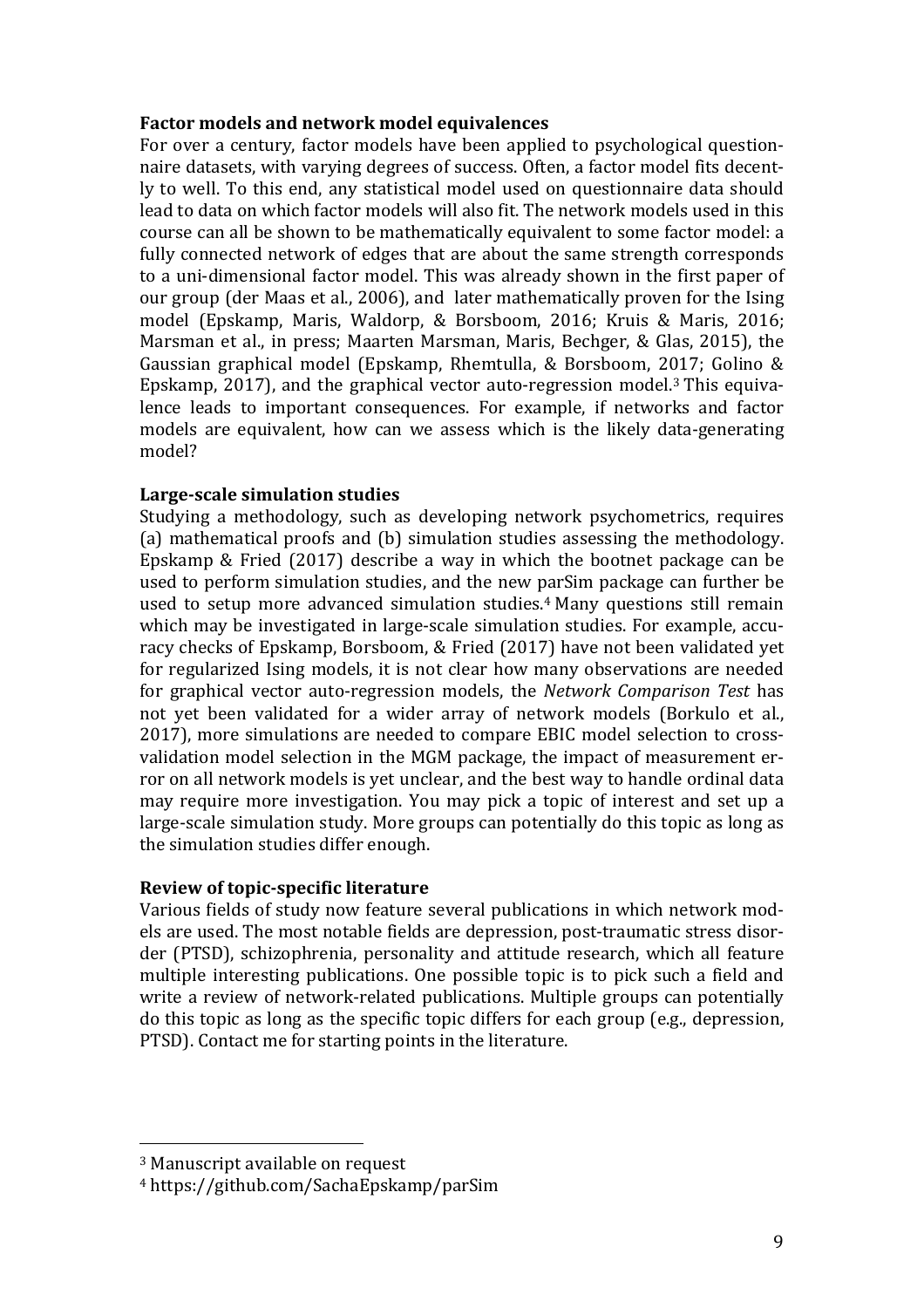#### **References**

- Borkulo, C. van, Boschloo, L., Kossakowski, J., Tio, Pi., Schoevers, R., Borsboom, D., & Waldorp, L. (2017). Comparing network structures on three aspects: A permutation test. http://doi.org/10.13140/RG.2.2.29455.38569
- Borsboom, D., Fried, E., Epskamp, S., Waldorp, L., Van Borkulo, C., Van Der Maas, H., & Cramer, A. (2017). False alarm? A comprehensive reanalysis of "Evidence that psychopathology symptom networks have limited replicability" by Forbes, Wright, Markon, and Krueger. *Journal of Abnormal Psychology*. http://doi.org/10.17605/OSF.IO/TGEZ8
- Bos, F. M., Snippe, E., de Vos, S., Hartmann, J. A., Simons, C. J. P., van der Krieke, L., ... Wichers, M. (2017). Can We Jump from Cross-Sectional to Dynamic Interpretations of Networks? Implications for the Network Perspective in Psychiatry. *Psychotherapy and Psychosomatics*, *86*(3), 175–177. http://doi.org/10.1159/000453583
- der Maas, H. L. J., Dolan, C. V, Grasman, R. P. P. P., Wicherts, J. M., Huizenga, H. M., & Raijmakers, M. E. J. (2006). A dynamical model of general intelligence: the positive manifold of intelligence by mutualism. *Psychological Review*, *113*, 842–861.
- Epskamp, S., Borsboom, D., & Fried, E. I. (2017). Estimating psychological networks and their accuracy: a tutorial paper. *Behavior Res*. http://doi.org/10.3758/s13428-017-0862-1
- Epskamp, S., & Fried, E. I. (2017). A tutorial on Estimating Regularized Psychological Networks. Retrieved from http://arxiv.org/abs/1607.01367
- Epskamp, S., Maris, G., Waldorp, L. J., & Borsboom, D. (2016). Network Psychometrics. In P. Irwing, D. Hughes, & T. Booth (Eds.), *Handbook of Psychometrics*. New York, NY, USA: Wiley. Retrieved from https://arxiv.org/abs/1609.02818
- Epskamp, S., Rhemtulla, M. T., & Borsboom, D. (2017). Generalized Network Psychometrics: Combining Network and Latent Variable Models. *Psychometrika*. http://doi.org/10.1007/s11336-017-9557-x
- Epskamp, S., Waldorp, L. J., Mõttus, R., & Borsboom, D. (2017). Discovering Psychological Dynamics: The Gaussian graphical model. Retrieved from http://arxiv.org/abs/1609.04156
- Forbes, M. K., Wright, A. G. C., Markon, K. E., & Krueger, R. F. (2017a). Evidence that Psychopathology Symptom Networks have Limited Replicability. *Journal of Abnormal Psychology*.
- Forbes, M. K., Wright, A. G. C., Markon, K. E., & Krueger, R. F. (2017b). Further evidence that psychopathology networks have limited replicability and utility: Response to Borsboom et al. and Steinley et al. *Journal of Abnormal Psychology*.
- Fried, E., Eidhof, M. B., Palic, S., Costantini, G., Huisman-van Dijk, H. M., Bockting, C. L. H., ... Karstoft, K.-I. (2017). Replicability and generalizability of PTSD networks: A cross-cultural multisite study of PTSD symptoms in four trauma patient samples. *Clinical Psychological Science*. http://doi.org/10.17605/osf.io/2t7qp
- Golino, H. F., & Epskamp, S. (2017). Exploratory graph analysis: A new approach for estimating the number of dimensions in psychological research. *PLOS ONE*, *12*(6), e0174035. http://doi.org/10.1371/journal.pone.0174035
- Kruis, J., & Maris, G. (2016). Three representations of the Ising model. *Scientific*